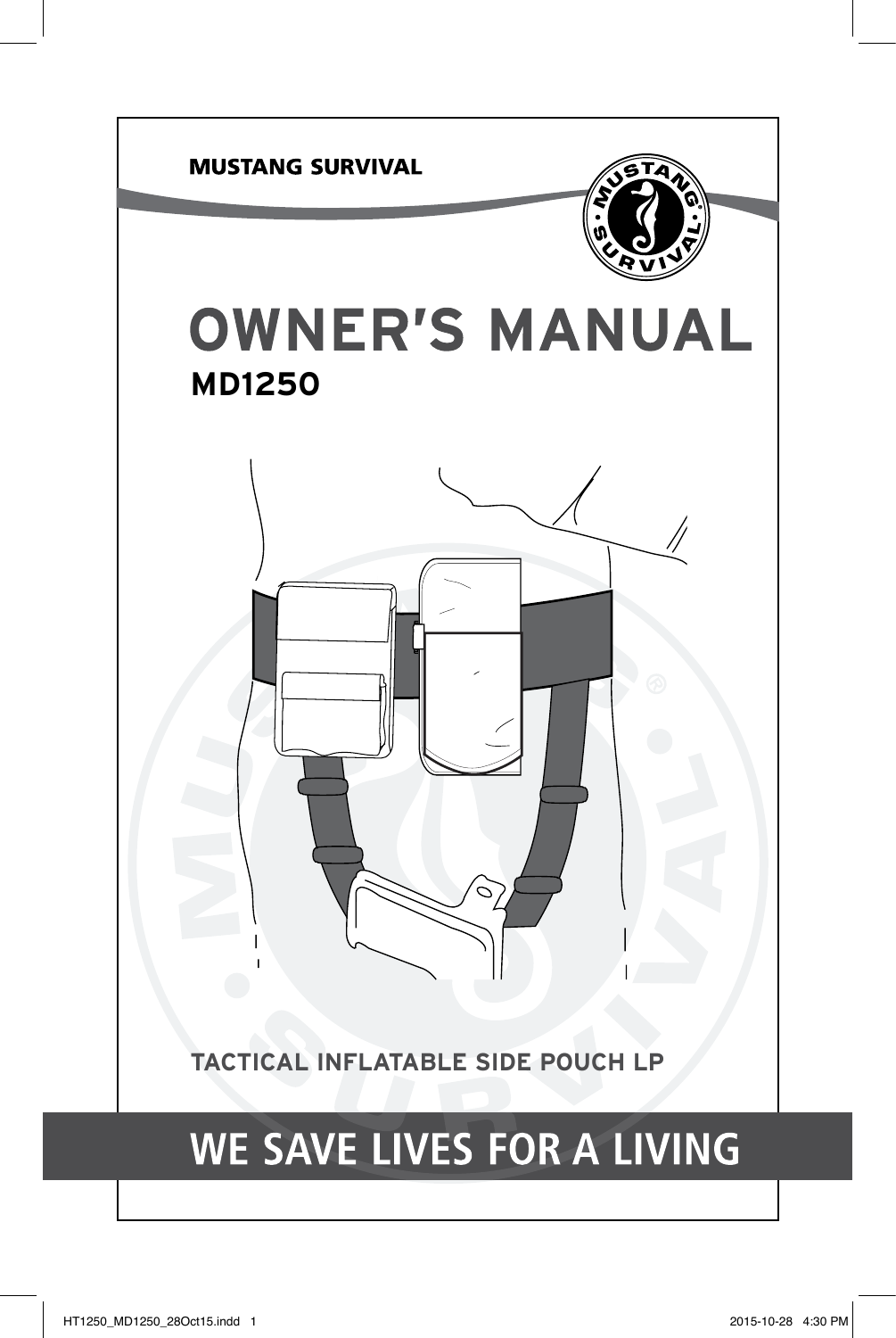# **DO NOT REMOVE PRIOR TO SALE**

Warning: This document is for the use of licensed users only.

No part of this document may be reproduced, transmitted, or transcribed in any form or by any means without the express permission of Mustang Survival Corp.

While every effort possible has been made to ensure technical accuracy, information within this document is subject to change without notice.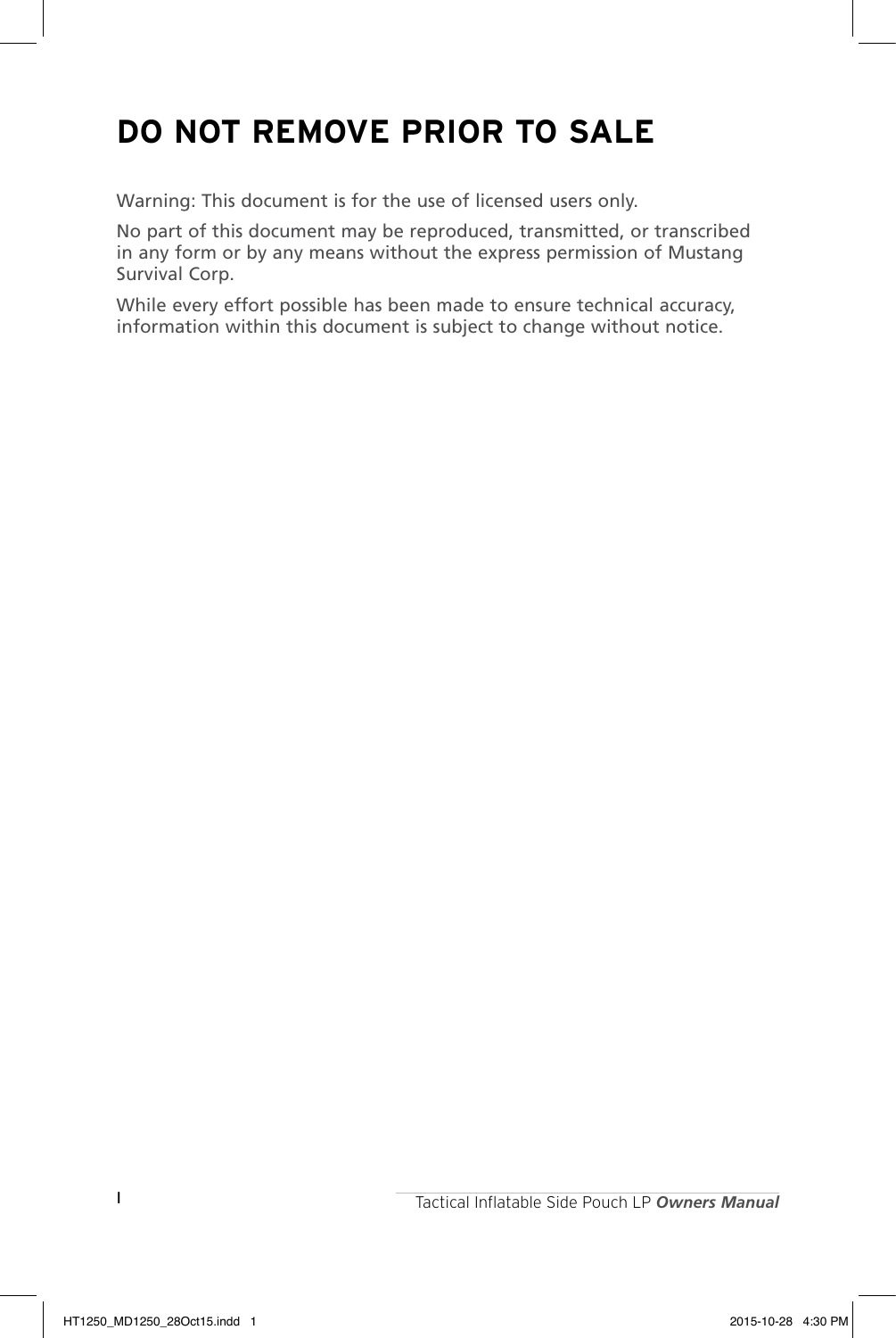# **CONTENTS**

| Using Integrated PALS Webbing and a MOLLE Vest4 |  |  |
|-------------------------------------------------|--|--|
|                                                 |  |  |
|                                                 |  |  |
|                                                 |  |  |
|                                                 |  |  |
|                                                 |  |  |
|                                                 |  |  |
|                                                 |  |  |
|                                                 |  |  |
|                                                 |  |  |
|                                                 |  |  |
|                                                 |  |  |
|                                                 |  |  |
|                                                 |  |  |
|                                                 |  |  |
|                                                 |  |  |
|                                                 |  |  |
|                                                 |  |  |
|                                                 |  |  |
|                                                 |  |  |
|                                                 |  |  |
|                                                 |  |  |
|                                                 |  |  |
|                                                 |  |  |
|                                                 |  |  |
|                                                 |  |  |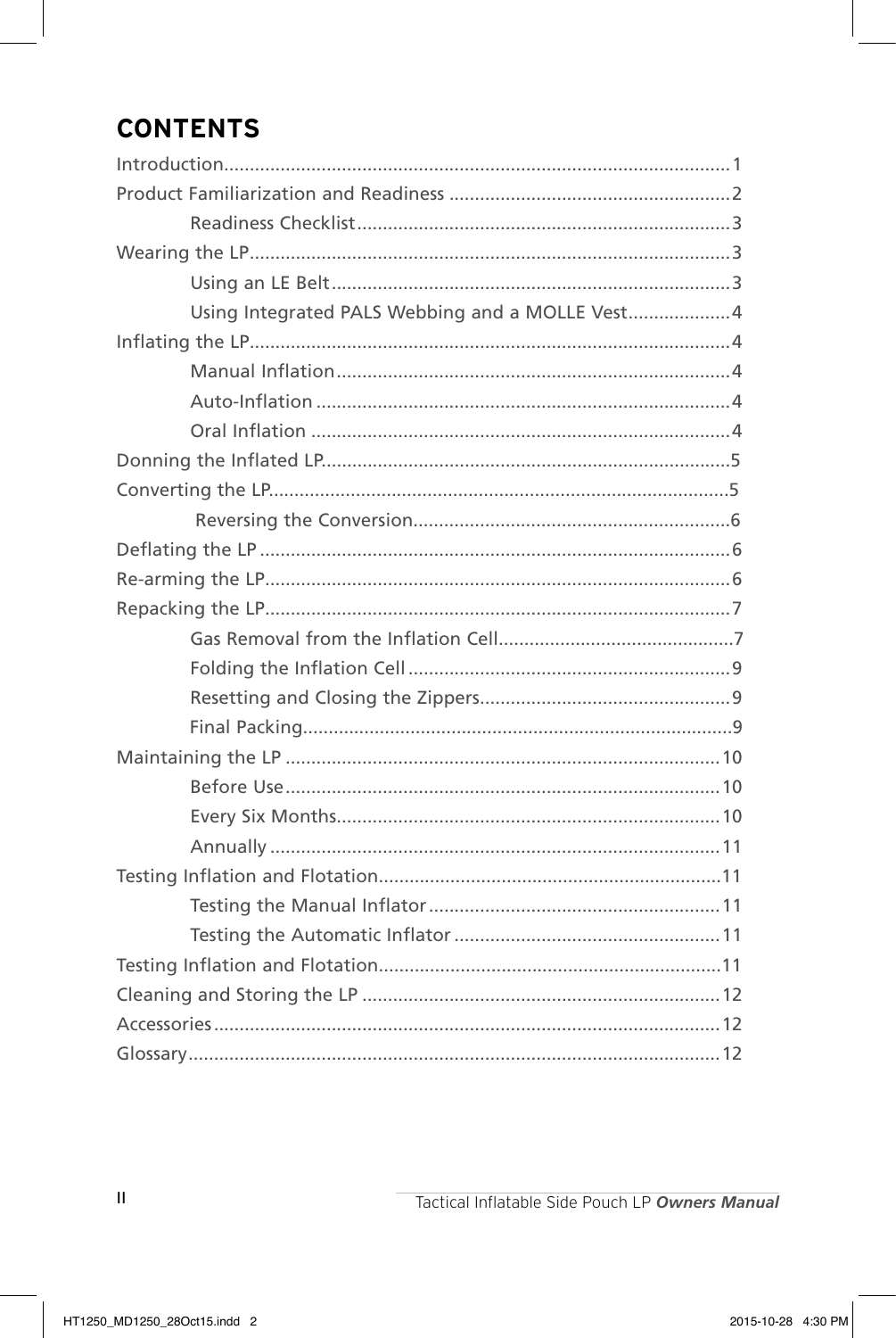#### **INTRODUCTION**

This manual provides instructions and guidelines for safely using and maintaining Mustang Survival MD1250 Tactical Inflatable Side Pouch Life Preservers (LPs).

The MD1250 LP provides flotation capability with minimum bulk or interference using separate, independently operated left and right LPs.

The MD1250 LP has been designed specifically for easy integration with law enforcement (LE) belts, and body armor and tactical vests, including integrated Pouch Attachment Ladder System (PALS) webbing and Modular Lightweight Load-carrying Equipment (MOLLE) vests.

The MD1250 LP inflates automatically on submersion using a manual/ automatic hydrostatic inflator that significantly reduces the potential for accidental inflation due to humidity, sea spray, or wet storage.

When the hydrostatic inflator is submerged in more than four inches in water the water inlet valve opens letting water contact the water-sensitive element. The water-sensitive element releases a stainless steel coil spring that drives a needle into the end of the CO2 cylinder, puncturing it and allowing CO2 to fill the inflation cell.

Each MD1250 LP can be inflated manually by pulling the beaded manual inflation handle. The LP may also be converted to manual-only operation with the included automatic/manual conversion cap.

Backup or top-up manual inflation or buoyancy reduction can be accomplished using the oral inflator tube.

In-water performance tests with the MD1250 LPs attached to a typical body armor vest demonstrate the ability of the LPs to provide effective flotation and buoyancy.

Due to variances in local configuration, full gear in-water testing is strongly recommended to validate performance.

When worn, used, and serviced according to the instructions in this manual, Mustang Survival MD1250 Tactical Inflatable Side Pouch LPs can greatly increase a user's chance of survival in the water.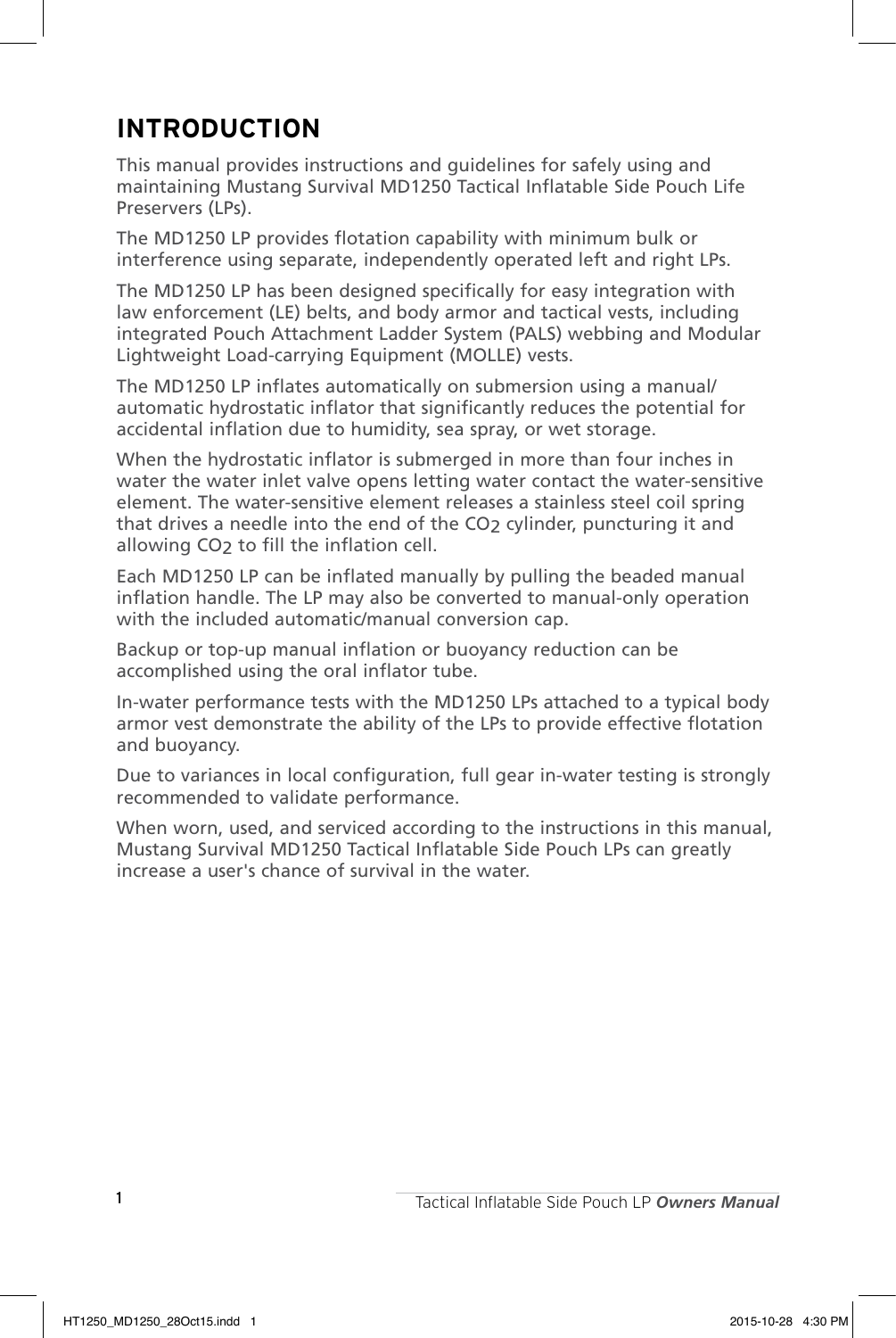## **PRODUCT FAMILIARIZATION AND READINESS**

The MD1250 Tactical Inflatable Side Pouch LPs are used in right/left pairs, and can be attached to an LE belt, or integrated PALS webbing and MOLLE vest. Right-hand LPs have the letter R above the attachment webbing straps

(Figure 2); left-hand LPs have the letter L.

Figure 1 shows the front of a LP, locating the upper zipper (1), the elastic storage pocket (2), the automatic/manual conversion cap and lanyard (3) stowed in the elastic pocket, the manual/ automatic hydrostatic inflator cap (4) and the stabilizing cap (5).

Figure 2 shows the back of a LP, locating the Velcro™ tab (1), the two attachment webbing straps (2), the locking pull-the-dot snaps (3), and the beaded manual inflation handle (4).

Figure 3 shows the open left-hand LP, locating the unfolded inflation cell with printed folding guidelines (1), the oral inflator tube (2), the Inspection Record tag (3), and the Velcro™ side attachment straps (4).

To become more familiar with the LP and its component parts:

- 1. Open the zippers completely, unfold the inflation cell, and place the LP on a clean, flat surface with the hydrostatic inflator face down (Figure 3).
- 2. Check and ensure the ring beneath the oral inflator tube mouthpiece is turned counterclockwise and the mouthpiece locked (Figure 4).
- 3. Turn the LP over and visually inspect the status indicator on the hydrostatic inflator cap (Figure 5). Green indicates that the inflator is

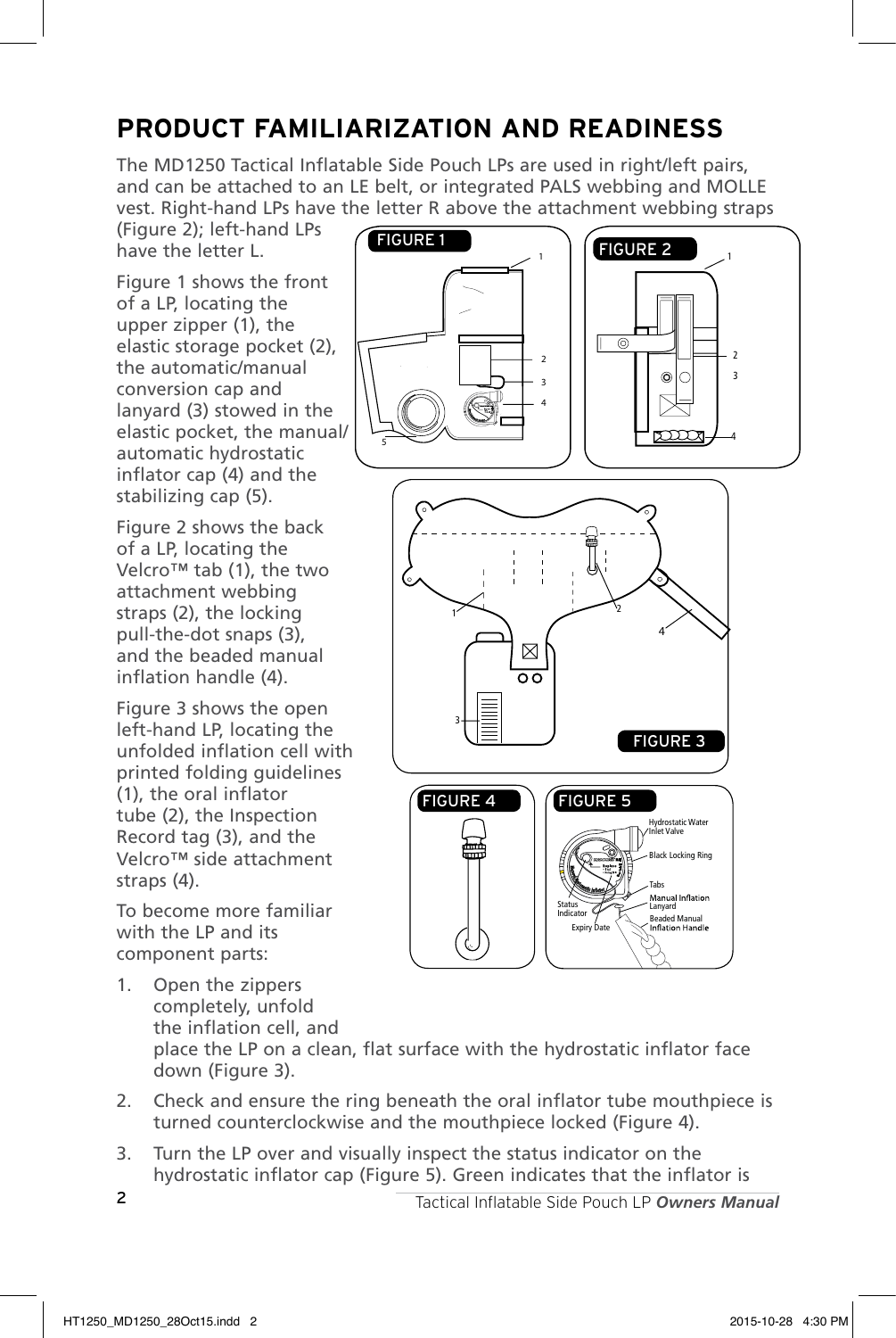armed and ready for use. Red indicates that the inflator has been fired and must be replaced – see Re-arming the LP (page 6).

- 4. Visually inspect the expiry date on the hydrostatic inflator cap(Figure 5). If the expiry date has passed, replace the inflator cap– see Re-arming the LP (page 6).
- 5. Repack the LP see Repacking the LP (page 7).

#### **Readiness Checklist**

**If the inflator expiry date has passed, Mustang Survival recommends water testing the MD1250 LP to become familiar with its in-water functionality.**

When all boxes are checked, the LP is ready for use:

 $\Box$  Status indicator is green.

- Inflator expiry date has not passed.
- Fabric, straps, and hardware are free from defects.
- The beaded manual inflation handle is fastened fully with snaps secured
- No rips, tears, or holes, and all seams are securely sewn.

 $□$  All zippers, Velcro™ tabs, and snaps are securely fastened.

**NOTE: If there are any concerns about the readiness of the MD1250 LP, contact the Mustang Survival dealer.**

#### **WEARING THE LP**

**NOTE: Each MD1250 LP provides 35 lbs of flotation (70 lbs paired).**

To avoid injury to the user or damage to the LP, the LP should never be worn under clothing or anything else that might restrict inflation.

To be fully effective, attach the LP to an LE belt or integrated PALS and MOLLE vest, ensuring that all belts, straps, and attachments are adjusted for a secure, comfortable fit. Improper attachment impedes LP effectiveness.

The LPs are designed to be worn on a specific side of the body. Ensure the LP marked "L" is worn on the left, and the LP marked "R" is worn on the right.

#### **Using an LE Belt**

The LP can be attached to an LE belt of up to three inches in width using the attachment webbing straps on the back of the LP.

- 1. Release the attachment webbing straps on the back of the LP by pulling up on each strap just below the indicated dot of the pull-the-dot snap.
- 2. Feed the attachment webbing straps on the back of the LP around the LE belt.
- 3. Reattach the pull-the-dot snaps by pushing down on the top edge of the snap opposite the dot.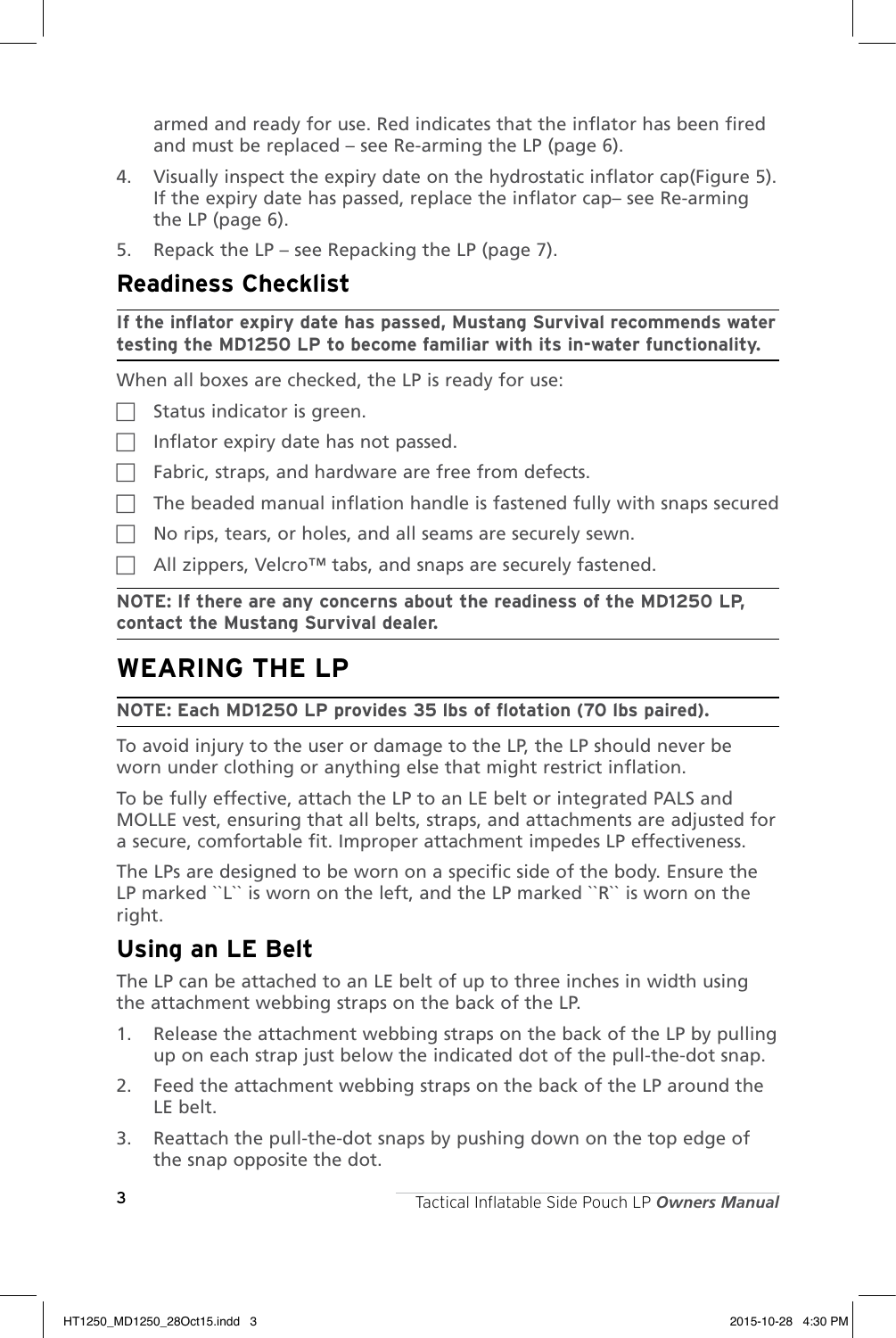#### **Using Integrated PALS Webbing and a MOLLE Vest**

#### **WARNING: Suitable anchor points must be used for secure attachment.**

The LP can be attached to integrated PALS webbing and a MOLLE vest using the attachment webbing straps on the back of the LP.

- 1. Lay the MOLLE vest down on a clean, flat surface with the front of the vest facing up.
- 2. Release the attachment webbing straps on the back of the LP by pulling up on each strap just below the indicated dot of the pull-the-dot snap.
- 3. Feed the attachment webbing straps on the back of the LP through the PALS webbing.
- 4. Reattach the pull-the-dot snaps by pushing down on the top edge of the snap opposite the dot.

**WARNING: The use of All-purpose Lightweight Individual Carrying Equipment (ALICE) clips and Modified ALICE (MALICE) strips for secondary attachment may damage the inflation cell through the outer casing. If a secondary means of attachment is required, a ziptie may be used, positioned to the right of both attachment webbing straps.**

#### **INFLATING THE LP**

**WARNING: When using the MD1250 LP in temperatures below freezing, fully discharging the CO2 cylinder may not provide adequate inflation. To compensate, use the oral inflator tube to top-up the LP.**

**NOTE: After inflating both MD1250 LPs, secure them to each other with the Velcro™ attachment straps on the forward edge of each inflation cell.**

#### **Manual Inflation**

To manually activate the hydrostatic inflator, jerk firmly downward on the beaded manual inflation handle, ensuring the snaps disconnect and the lanyard extends fully. The LP should inflate within five seconds.

#### **Auto-Inflation**

**CAUTION: If the MD1250 LP has been manually inflated, CO2 inflation could over-pressurize and damage it.**

When the uninflated LP is submerged in water, the hydrostatic inflator releases CO2 into the inflation cell, inflating the LP.

#### **Special Considerations**

Auto-inflation of the LP may create a risk of damage under the following circumstances:

- Double inflation—CO2 cylinder inflation after full oral inflation.
- Inflation while stored in a tight space.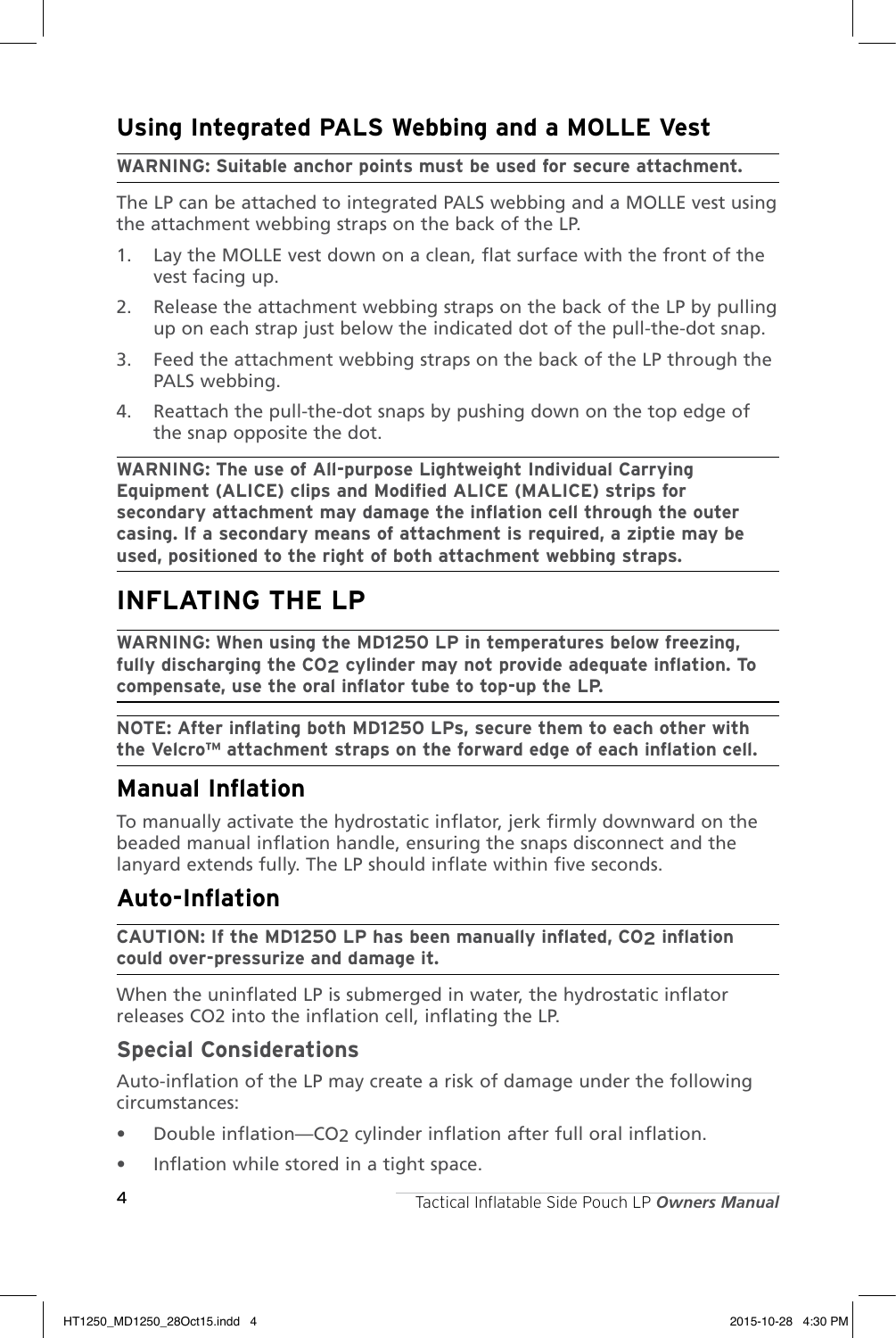Inflation while in an awkward place or position.

#### **Oral Inflation**

Although a properly armed LP will correctly inflate manually or automatically, the inflation CO2 escapes slowly through the fabric and a slight reduction in pressure is apparent several hours after inflation. Therefore, oral top-up inflation may be required during prolonged immersion (or in a non-emergency situation). To orally inflate the LP:

- 1. If necessary, open the zippers completely, and unfold the inflation cell.
- 2. Locate the oral inflator tube, and turn the locking ring clockwise to open the inflator valve and unlock the mouthpiece.
- 3. Press (and hold) the mouthpiece down, and blow into the tube until the LP is fully inflated.
- 4. Release the mouthpiece, and turn the locking ring counterclockwise to close the inflator valve and lock the mouthpiece in place.

## **DONNING THE INFLATED LP**

Once the LPs have been inflated through manual, automatic, or oral inflation, tuck the inflated cells underneath each arm (Figure 6).

Attach the left and right cells together using the Velcro® straps located at the front of each lobe.

# **CONVERTING THE LP**



**NOTE: A fully armed MD1250 LP with an MA7219 auto**/**manual conversion cap is required for this procedure.**

Any time complete manual control of inflation is required, the LP can be converted from manual/automatic inflation to manual-only inflation by attaching the automatic/manual conversion cap.

The conversion can be reversed by removing the conversion cap.

- 1. 1. Open the Velcro® cover over the hydrostaic inflator.
- 2. 2. Remove the conversion cap from the elastic storage pocket.
- 3. 3. Position the conversion cap over the hydrostatic water inlet valve (Figure 7).
- 4. 4. Secure the conversion cap to the water inlet valve by



applying pressure to the conversion cap at the metal clip until it locks in place (Figure 8).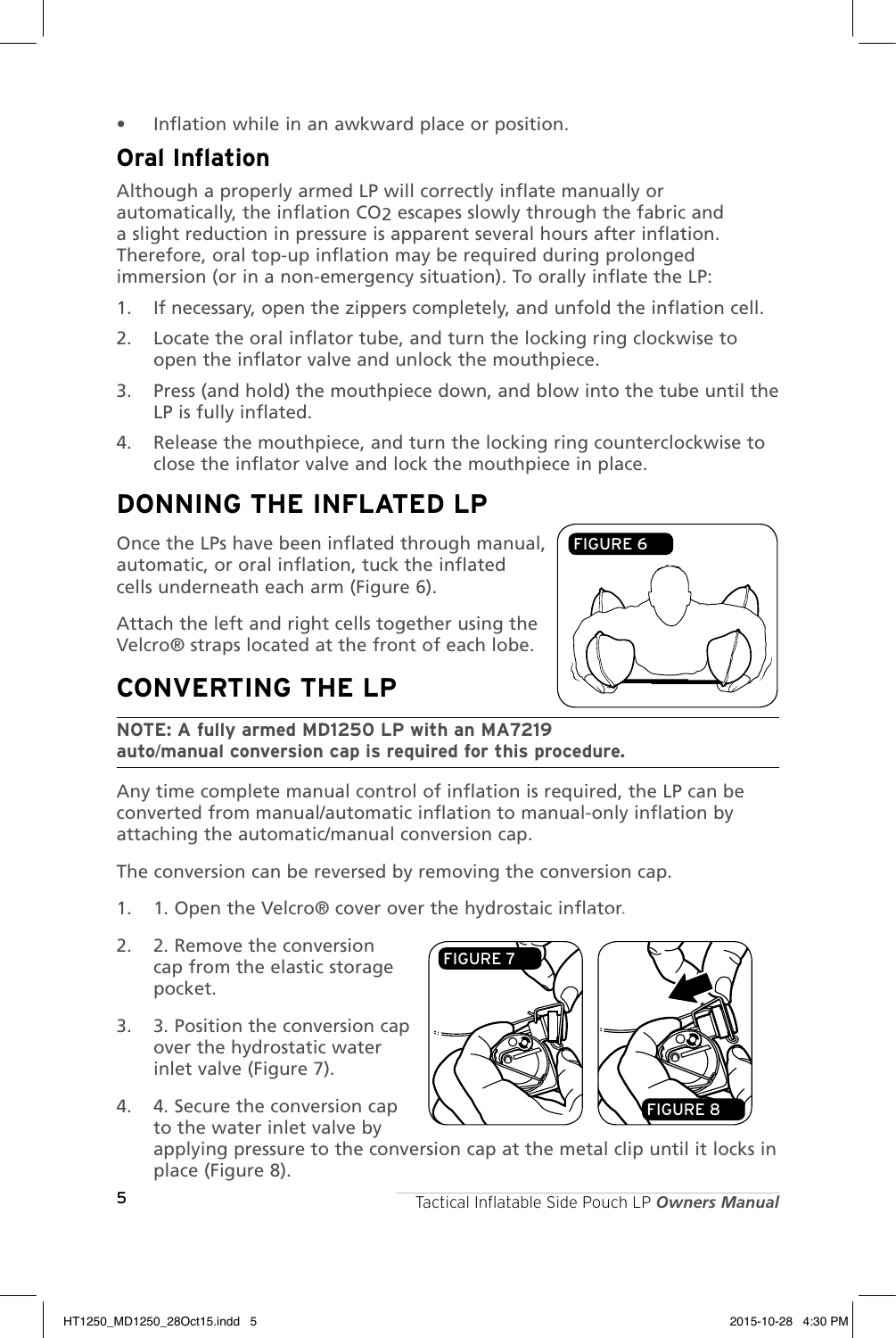#### **Reversing the Conversion**

To reverse the conversion:

- 1. Remove the conversion cap by pulling firmly on the lanyard.
- 2. Store the conversion cap in the elastic storage pocket.

#### **DEFLATING THE LP**

- 1. Locate the oral inflator tube, and turn the locking ring clockwise to open the inflator valve and unlock the mouthpiece (Figure 9).
- 2. Press (and hold) the mouthpiece down.
- 3. Gently squeeze the inflation cell until fully deflated, ensuring all air or CO<sub>2</sub> is removed.
- 4. Release the mouthpiece, and turn the locking ring counterclockwise to close the inflator valve and lock the mouthpiece in place.
- 5. Complete repacking of the LP see Repacking the LP (page 7).



## **RE-ARMING THE LP**

#### **CAUTION: The MD 1250 LP must be deflated before being re-armed.**

- 1. Open the zippers completely, wipe off any water, and place the LP on a smooth, flat surface with the hydrostatic inflator facing the user.
- 2. Hold the CO<sub>2</sub> cylinder through the fabric and insert the metal key between the black locking ring and the inflator cap.
- 3. Twist the key counter-clockwise to turn the black locking ring counterclockwise to unlock it (Figure 10).
- 4. Remove and discard the yellow inflator cap.
- 5. Elongate the inflation cell sealing ring by carefully squeezing it.
- 6. Remove and discard the inflator body (Figure 11).
- 7. Visually inspect the sealing ring for cracks, debris, or other damage. If damage is present, remove the LP from service for further inspection and assessment.
- 8. Ensure that the status indicator on the replacement inflator body is green. If the status indicator is red, acquire a new inflator body.



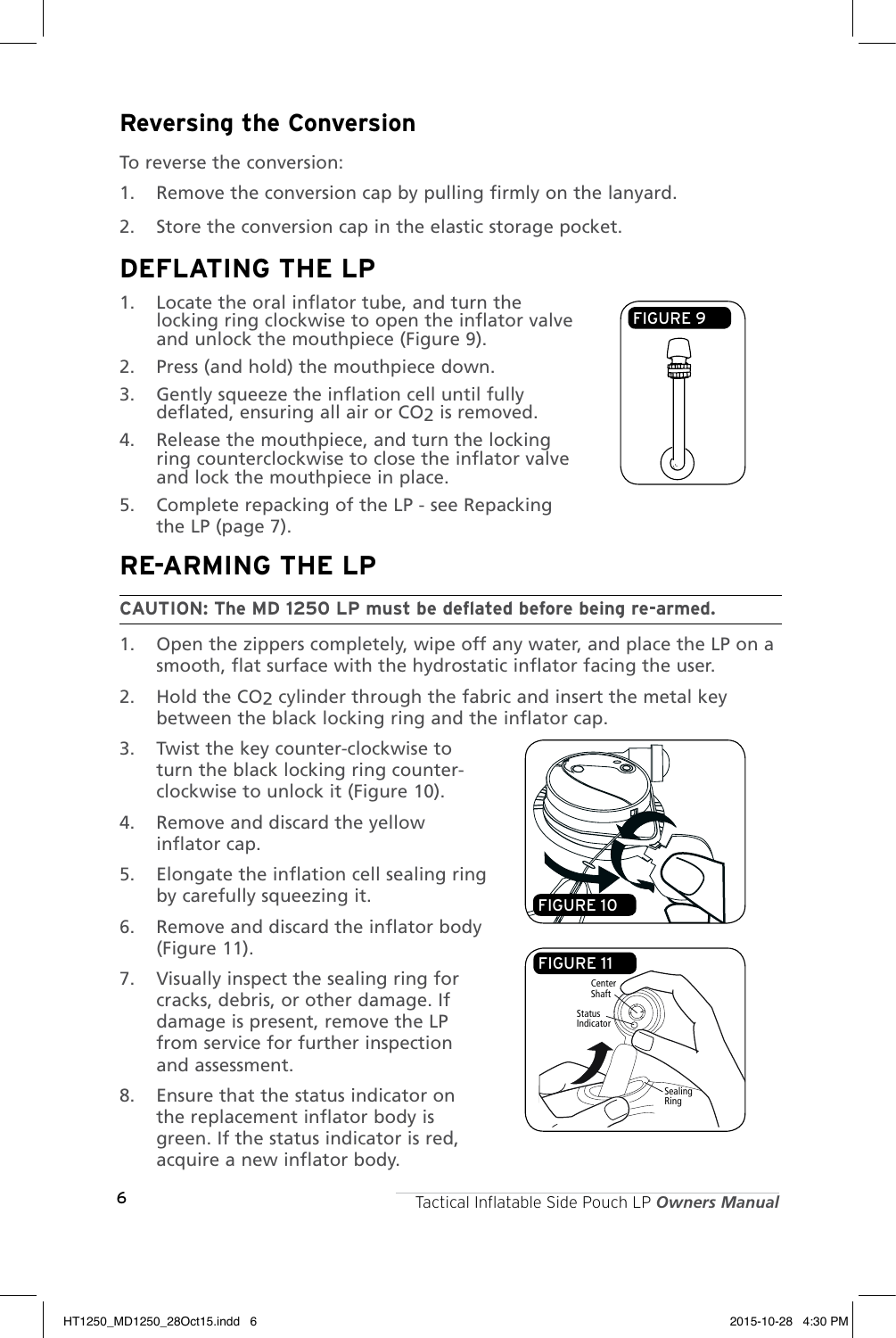#### **CAUTION: Do not turn the small center shaft of the inflator body.**

- 9. Ensure that the status indicator on the replacement inflator cap is green, the lanyard for the beaded manual inflation handle is attached, and that the expriy date has not passed. If not acquire a new inflator cap.
- 10. Insert the replacement inflator body inside the LP with the CO2 cylinder pointing upward, and align the sealing ring in the grove, around the four lugs.
- 11. Hold the CO2 cylinder through the fabric of the LP and position the replacement inflator cap with the hydrostatic water inlet valve pointing to the right ensuring that the inflator cap is properly seated on the inflator body and sealing ring (Figure 12).
- 12. While pressing firmly onto the inflator body, turn the black locking ring clockwise to the locked position, and pull on the inflator cap to ensure it is locked onto the inflator body.



13. To test for leakage, inflate the LP using the oral inflator tube - see Inflating the LP (page 4). To avoid damage to the LP do not exceed 2 psi. After two hours there should be no noticable drop in pressure in the LP (page 4).

#### **REPACKING THE LP**

**NOTE: After each field-use inflation, the MD1250 LPs must be rearmed, leak tested, and fully deflated before repacking.**

- 1. Visually inspect the status indicator on the hydrostatic inflator cap (Figure 13). Green indicates that the inflator is armed and ready for use. Red indicates that the inflator has been fired and must be replaced - see Re-arming the LP (page 6). Tabs FiGURE 13
- 2. Visually inspect the expiry date on the hydrostatic inflator cap (Figure 13). If the expiry date has passed, replace the inflator cap - see Re-arming the LP (page 6).

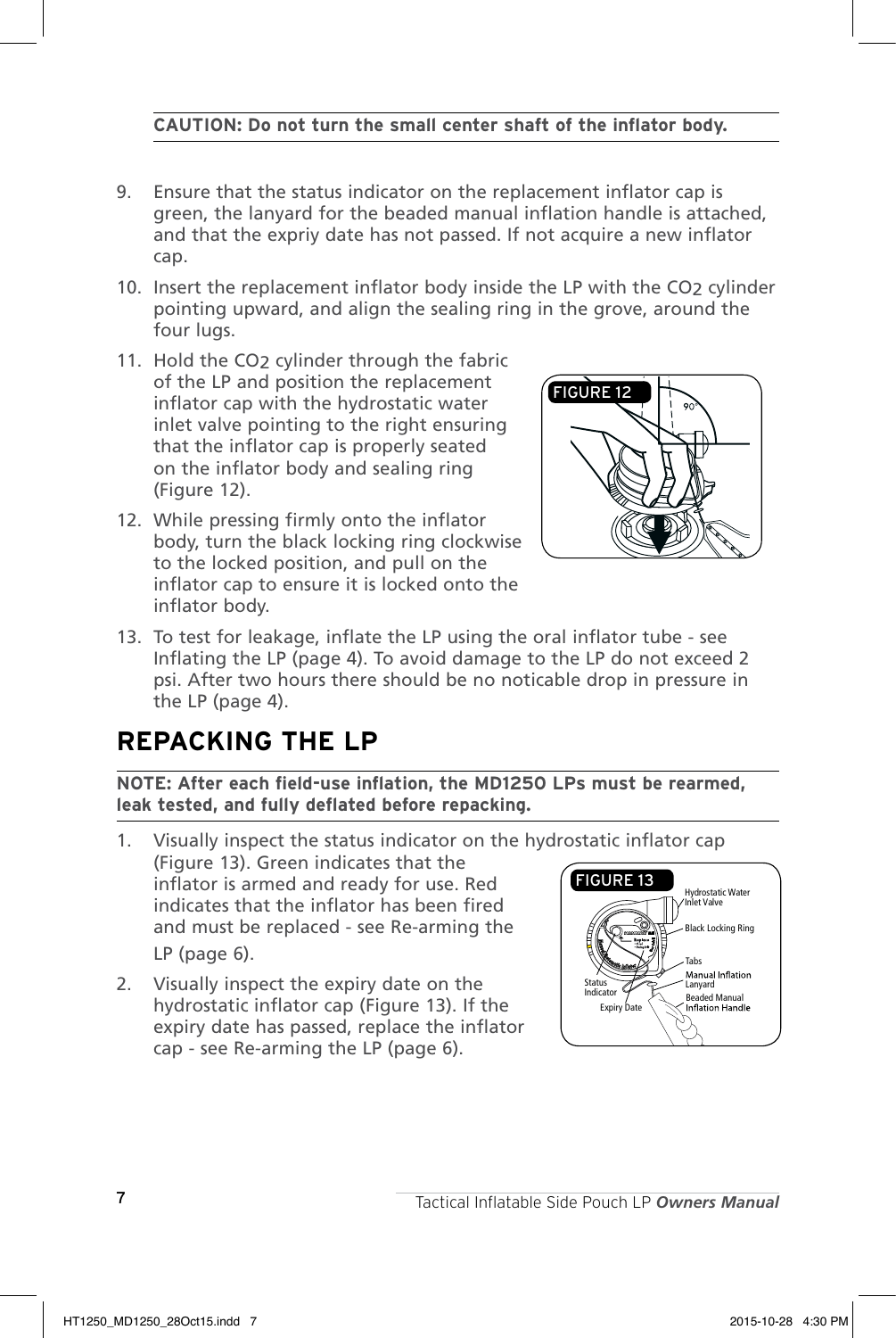#### **Gas Removal from the Inflation Cell**

**WARNING: All gas must be evacuated from the inflation cell prior to packing the LP. Failure to follow this procedure will significantly degrade the performance of the automatic inflation system.** 

1. A vacuum source capable of achieving at least 5 in-Hg and a vacuum fitting suitable to connect the vacuum source to the oral inflator is required to complete this procedure.

#### **NOTE: A 3 HP shop vacuum will provide more than 5 in-Hg of vacuum.**

- 2. Place the LP on a flat surface with the hydrostatic inflator facing upwards.
- 3. Attach the automatic/manual conversion cap (MA7219) to the hydrostatic inflator.
- 4. Turn the LP upside down so that the hydrostatic inflator is facing downwards.
- 5. Locate the oral inflation tube and turn the locking ring clockwise to open the inflator valve and unlock the mouthpiece.
- 6. Attach a vacuum fitting to the oral inflator.
- 7. Turn on the vacuum source.
- 8. Pinch the black flange at the base of the oral inflation tube. This will help prevent the bladder fabric from sealing off the vacuum.
- 9. Depress the mouthpiece to evacuate the entrapped gas from the inflation cell.
- 10. Ensure the bladder fabric is wrapped tightly around the CO2 cylinder and the hydrostatic inflator (Figures 14–16).



- 11. Remove the vacuum fitting from the oral inflation tube.
- 12. Detach the automatic/manual conversion cap (MA7219) from the hydrostatic inflator. The pressure within the bladder should increase as some gas enters through the water inlet valve. If the volume of gas contained within the bladder does not noticeably increase, repeat steps 1-12.
- 13. On the oral inflator tube, turn the locking ring counterclockwise to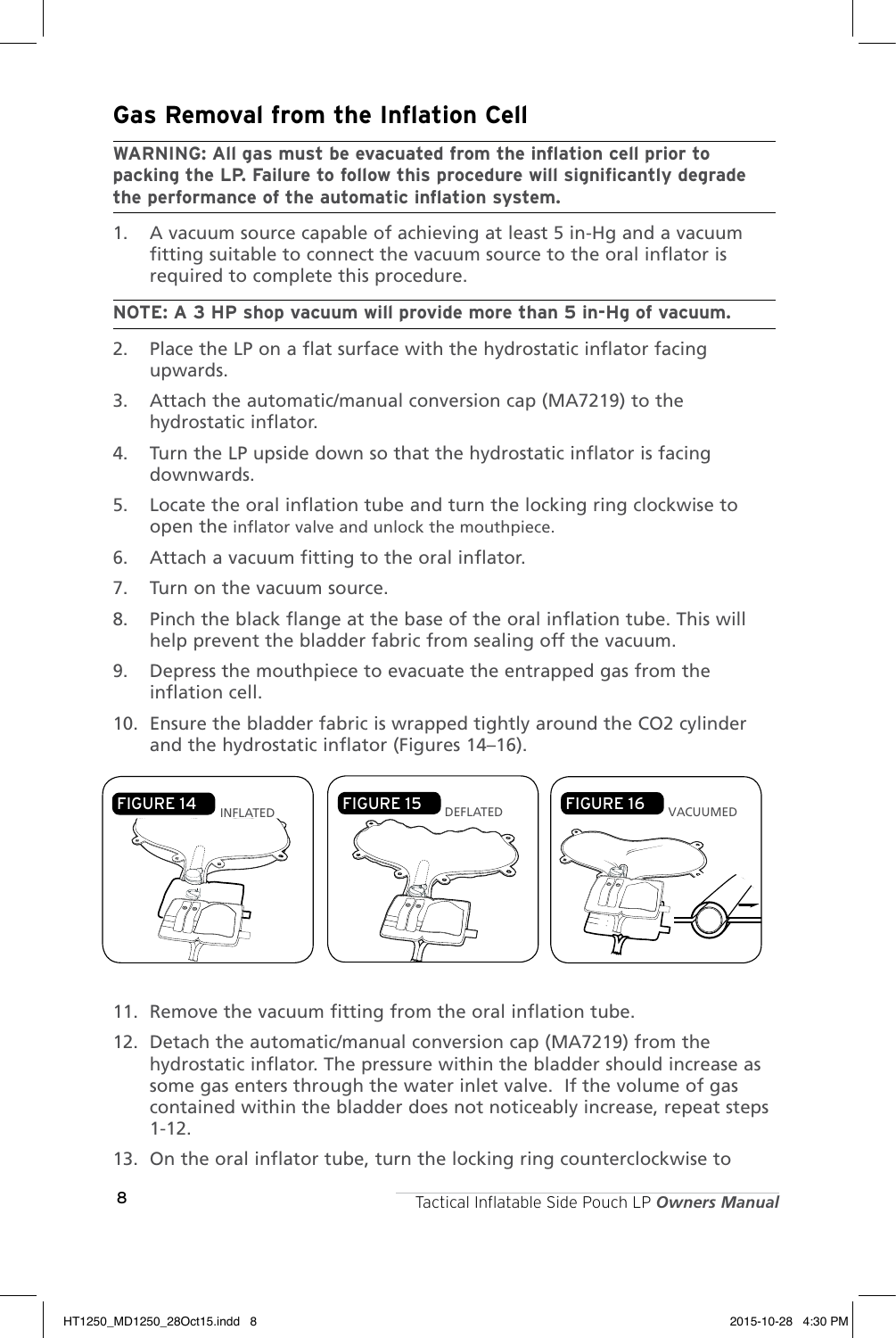close the inflator valve and lock the mouthpiece in position.

#### **Folding the Inflation Cell**

- 1. Place the LP on a clean, flat surface with the hydrostatic inflator face down, and fold the inflation cell along each folding line in sequence, numbers 1–11 (Figure 17).
- 2. Carefully but firmly wrap the outer casing of the LP around the folded inflation cell, fitting the inflator cap through the opening



in the front of the casing. Secure the Velcro® tab and reset and close the zippers.

#### **Resetting and Closing the Zippers**

**NOTE: Mustang Survival uses advanced SecureZip™ 2-step zippers.**

**CAUTION: When performing this procedure, ensure the inflation cell does not get caught in either zipper.**

To reset and close the zippers:

- 1. Reset the zippers by pulling each zipper back to the Velcro® tab on top of the LP (Figure 18).
- 2. Close the zippers by pulling each zipper pull to the zipper tape ends at the top and bottom of the LP (Figure 19), and fasten the tab to keep the zippers closed.
- 3. Feed the zipper tape ends into the openings on the LP, ensuring zipper ends fully cover the bladder visible in the openings.



#### **Final Packing**

- 1. Ensure the opening in the outer cover fabric is secured around the hydrostatic inflator cap. The water inlet valve should be easily accessible.
- 2. Secure the cover flap by aligning the stabilizing cap with the contours of the inflator cap (Figure 20). Keeping the stabilizing cap stationary over the inflator, with firm pressure, pull the flap tight and engage the Velcro®.
- 3. Secure the beaded handle to the LP cover using the snaps at the base of the unit.

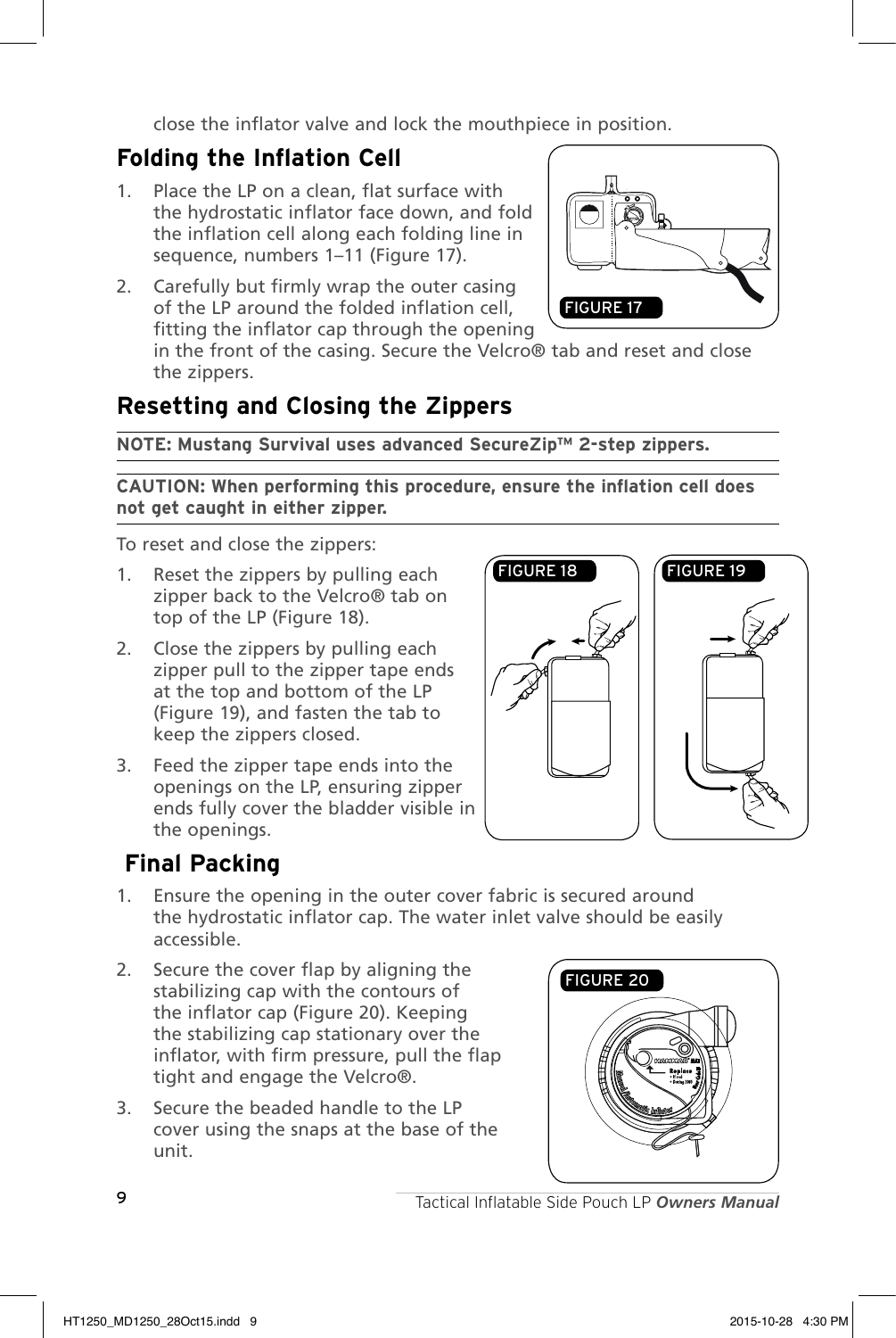#### **MAINTAINING THE LP**

Before each use, review the Readiness Checklist – see Product Familiarization and Readiness (page 2).

#### **NOTE: After each inflation, re-arm the MD1250 LP as soon as possible.**

After each use, deflate, re-arm, and repack the LP – see:

- Deflating the LP (page 6)
- Re-arming the LP (page 6)
- Repacking the LP (page 7)

#### **Before Each Use**

- Visually inspect the status indicator on the hydrostatic inflator. Green indicates that the inflator is armed and ready for use. Red indicates that the inflator has been fired and must be replaced - see Re-arming the LP (page 6).
- Ensure the beaded manual inflation handle is fastened with snaps fully secured.
- Visually inspect the LP for damage or excessive abrasion, wear, tear or contamination. If any item shows signs of damage, perform the inspections listed in the "Every Six (6) Months" inspection details.

#### **Every Six (6) Months**

In addition to the inspections specified for before each use, perform the

following at least every 6 months, or more often if exposed to potential damage or used in extreme conditions.

- Leak Test: The LP should be tested for leakage by inflating with air through the oral tube until firm, and leaving it to stand for at least 2 hours in a temperature controlled environment. A leaking LP will not hold its firmness and should be replaced. If the LP leaks, contact a Mustang Survival dealer for evaluation or servicing.
- Oral Inflator Valve Test: The LP should be tested for leakage by inflating with air through the oral tube until firm. Hold the oral tube valve under water, if bubbles form, deflate the LP and retest. If the leak persists, take the LP to a Mustang Survival dealer for evaluation or servicing.
- Record all inspections in permanent ink on the Inspection Record tag inside the LP (Figure 21).
- After each test or inspection, repack the LP see Repacking the LP (page 7).

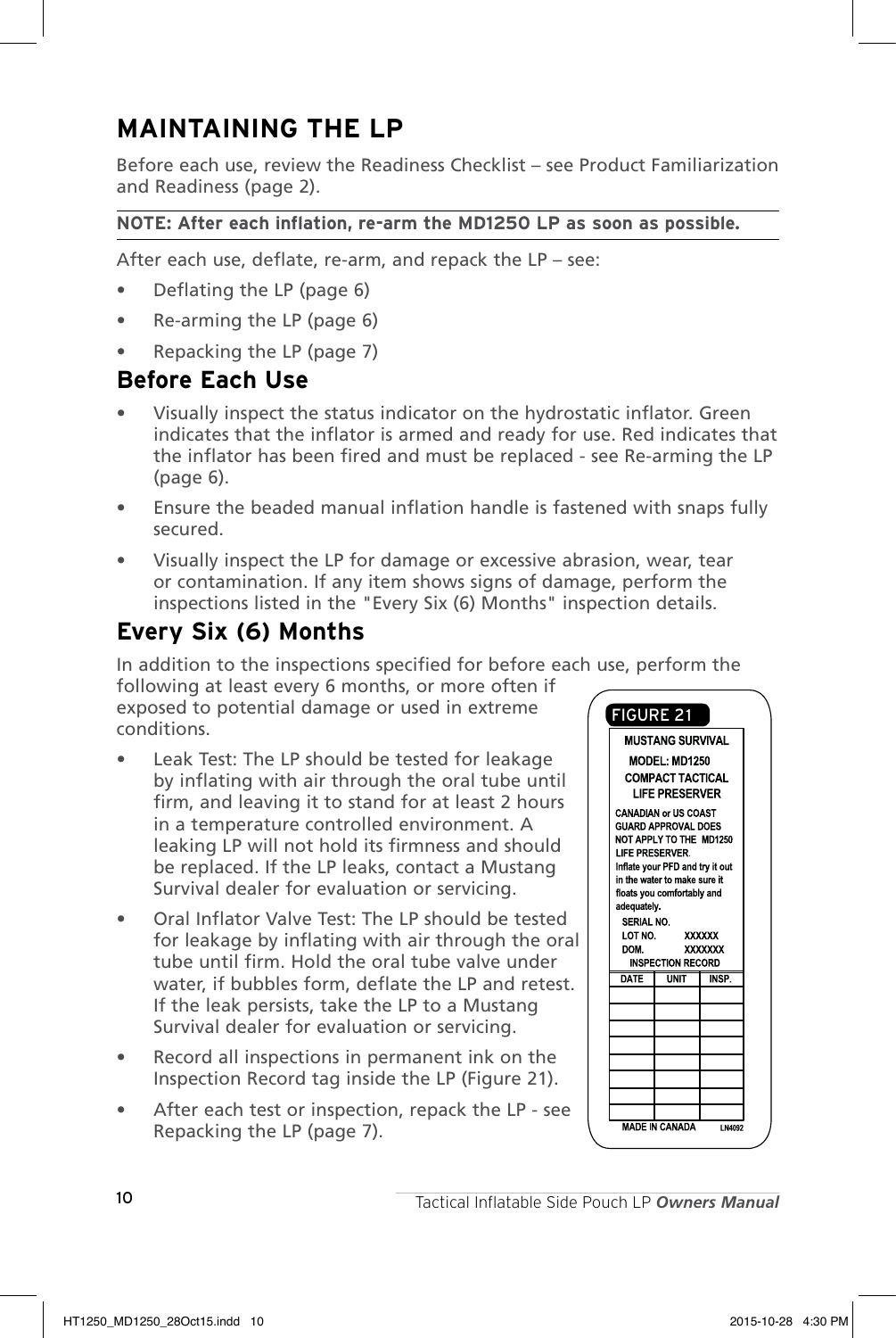#### **Annually**

In addition to the inspections specified for every six months, perform the following annually, or whenever the integrity of the LP is in doubt.

- Visually inspect all components for dirt or corrosion, and clean or replace as necessary.
- Visually inspect the LP for damage or excessive abrasion, wear, fabric tears, or contamination. Particular attention must be paid to the stitching, straps, hardware and inflation cell.
- Visually inspect the expiry date on the hydrostatic inflator. If the expiry date has passed, replace the inflator - see Re-arming the LP (page6).

# **TESTING INFLATION AND FLOTATION**

**CAUTION: If in doubt about self inspection and servicing of the MD1250 LP in accordance with these instructions, or of any test or inspection results, contact a Mustang Survival dealer for professional servicing.**

Inflate the LP and test it in water to make sure it works and how it floats the user.

#### **Testing via the Manual Inflation**

**NOTE: A left/right pair of fully armed MD1250 LPs and two MA7214-10 re-arm kits are required for this test.**

- 1. With the packed LPs attached to the left and right sides see Wearing the LP (page 3). Manually inflate the pair by jerking firmly downward on the beaded manual inflation handle. Each LP should fully inflate within five seconds.
- 2. Enter water of an appropriate depth to keep the head above the surface.
- 3. Don the inflated LP see Donning the inflated LP (page 5).
- 4. Ensure the LPs float the user slightly back of vertical in a relaxed position with the mouth well above the surface of the water, and experiment with different leg positions to become familiar with changes in buoyancy and/or flotation characteristics.
- 5. Exit the water, remove the LPs, and completely deflate them see Deflating the LP (page 6).
- 6. Let the LPs dry thoroughly, then re-arm and repack them see Re-arming the LP (page 6) and Repacking the LP (page7).

#### **Testing via Automatic Inflation**

**NOTE: A left/right pair of fully armed MD1250 LPs and two MA7214-10 re-arm kits are required for this test.**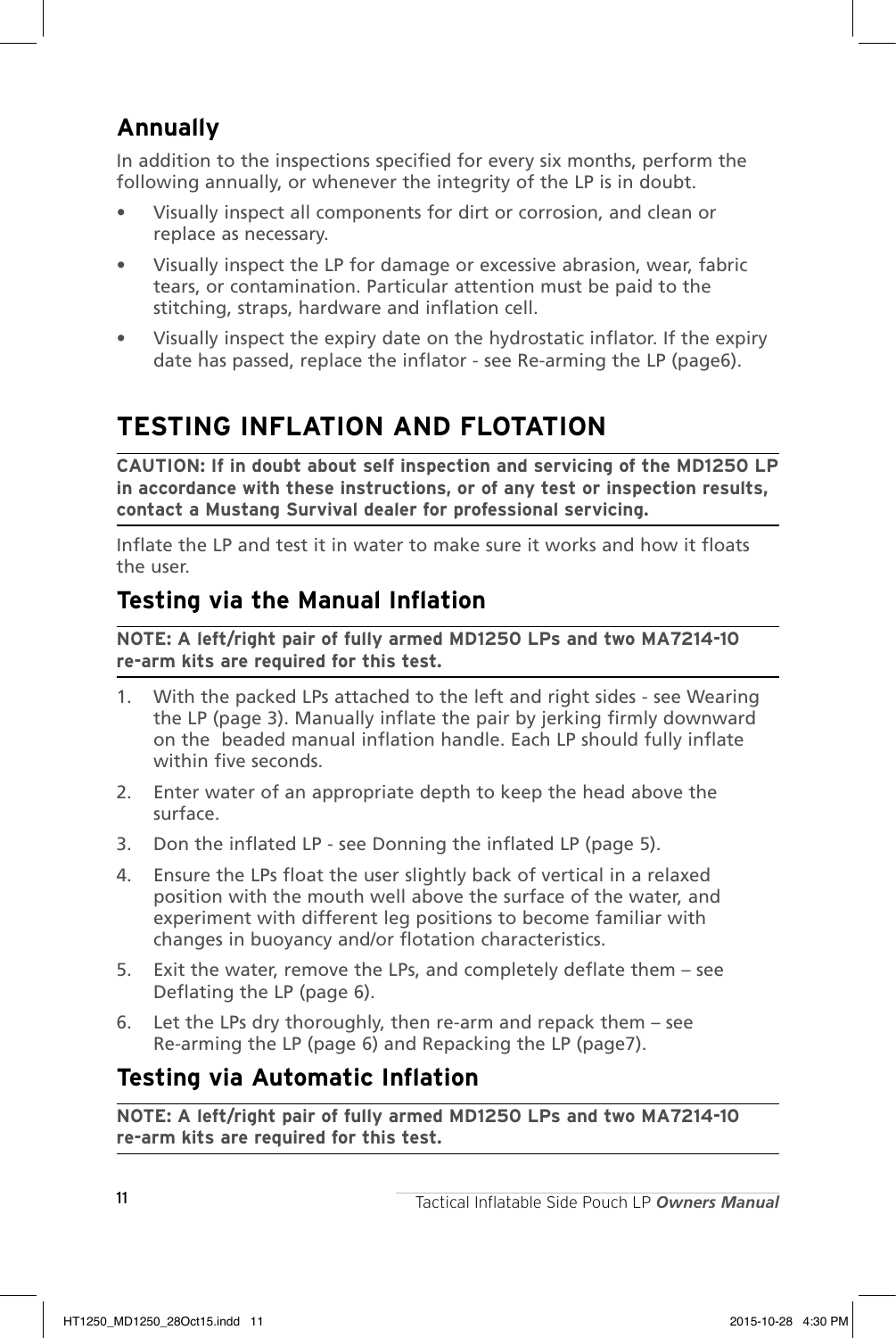- 1. Attach the LPs to the left and right sides see Wearing the LP (page 3).
- 2. Enter water of an appropriate depth to keep the head above the surface.
- 3. When submerged in water, the hydrostatic manual/automatic inflator releases CO2 into the inflation cell, inflating the LP.
- 4. Don the inflated LP see Donning the Inflated LP (page 5).
- 5. Ensure the LPs float the user just slightly back of vertical in a relaxed position with the mouth well above the surface of the water, and experiment with different leg positions to become familiar with changes in buoyancy and/or flotation characteristics (page 6).
- 6. Exit the water, remove the LPs, and completely deflate them see Deflating the LP (page 6).
- 7. Let the LPs dry thoroughly, then re-arm and repack them see Re-arming the LP (page 6) and Repacking the LP (page 7).

#### **CLEANING AND STORING THE LP**

**CAUTION: To avoid accidental auto-inflation when cleaning the MD1250 LP, do not submerge it in water and do not spray liquid on the inflator.**

**NOTE: Do not dry clean the MD1250 LP.**

- 1. Hand wash or sponge down the LP in warm, fresh water with mild soap.
- 2. Rinse the LP and inflator with clean fresh water, using a clean cloth.
- 3. Hang the LP to dry on a plastic coat hanger.
- 4. Store the LP in a warm, dry place out of direct sunlight.

#### **ACCESSORIES**

- MA7214-10 Re-Arm Kit: 33 gram CO2 replacement cylinder and inflator cap (two kits required for each pair of MD1250 LPs)
- MA7219 Auto/Manual Conversion Cap

#### **GLOSSARY**

| <b>Term</b>   | <b>Definition</b>                                     |
|---------------|-------------------------------------------------------|
| <b>ALICE</b>  | All-purpose Lightweight Individual Carrying Equipment |
| LP.           | Life preserver                                        |
| <b>MALICE</b> | Modified ALICE                                        |
| <b>MOLLE</b>  | Modular Lightweight Load-carrying Equipment           |
| <b>PALS</b>   | Pouch Attachment Ladder System                        |
| psi           | Pounds per square inch                                |